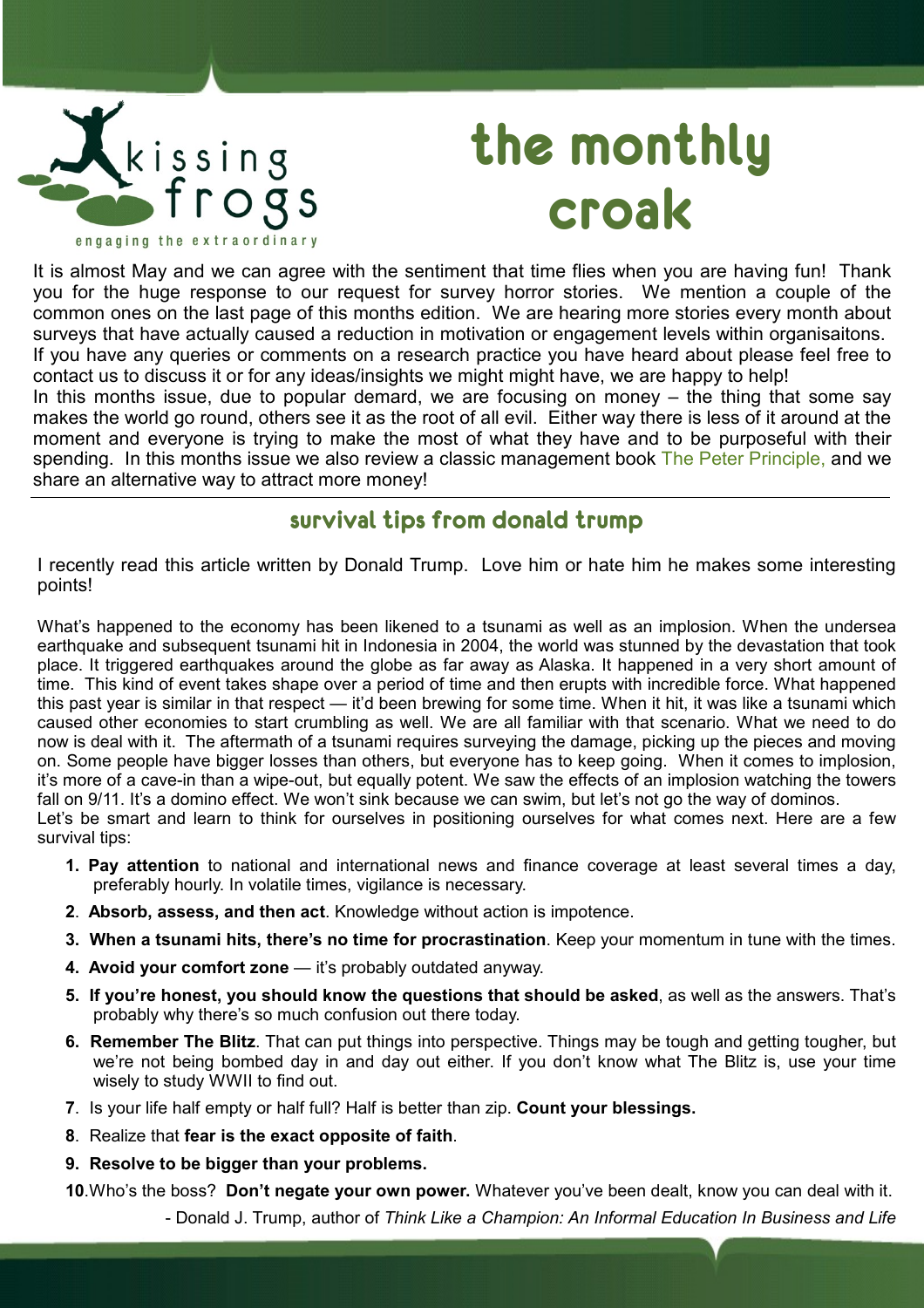# **5 ways to keep employees engaged and productive in a downturn**

- **1. Capitalise on "engageable moments."** An engageable moment is a critical juncture for maintaining and building engagement. It might occur during such programs as new hires' on boarding, performance management and remuneration reviews or when the organisation goes through particularly challenging economic times. Data shows that engagement starts off high among new employees, but tapers through careers -- average employee engagement drops by 9 percent in the first year alone. Almost three-quarters (71 percent) of employees on the job for less than six months said that they are motivated to do their best work every day. This number drops to 57 percent after six months. Companies need to identify and take action around engageable moments to minimise or potentially even reverse this decline.
- **2. Demonstrate strong leadership and clear direction.** When times are difficult, employees want to know about their organisation's specific plans and progress. Decisive action backed by clearly articulated rationale can build support for corporate initiatives, particularly when individual performance objectives and rewards are tied to corporate objectives.
- **3. Emphasise customer focus.** In difficult times, employees are aware that job security is strengthened by satisfied customers. Emphasising customer satisfaction keeps employees from being too internally focused and provides a common direction to move the organisation forward.
- **4. Institute and communicate a system of equitable rewards.** While it may be necessary to cut back on rewards, organisations need to understand which reward programs are most important to engage their critical employee segments. Changes to rewards need to be communicated in a way that is consistent with delivering on the employment deal. Employees who indicate their organisation effectively delivers on the employment deal are 20 times as likely to be highly engaged and 50 percent more likely to be top performers.
- **5. Invest in the core.** The key to driving productivity gains is increasing engagement among core contributors, who represent 60 percent of the typical workforce. Highly engaged employees are already working at or near their peak but are often limited by their less engaged co-workers. Focusing on engaging core contributors can improve both groups' productivity.

## **perceptions of job security and engagement**

Many would assume that recently-heightened fears of job loss have translated directly into employees exerting extra discretionary effort at work, in the hopes of creating job security. However, recent research has shown, just the opposite is occurring with disengaged employees, a group defined as showing little loyalty, lackluster commitment, and the bare motivation to provide great customer service.

Four years ago, 41 percent of disengaged employees surveyed worried about job security. Despite the tough economic outlook experienced in 2008 the percentage of disengaged employees maintaining this concern for job security dropped by nearly half (to 21 percent).

Results for engaged employees, on the other hand, showed the effects of those worried about job loss; the number of engaged employees feeling most insecure about their jobs doubled from six percent to 14 percent during the timeframe. Engaged Employees demonstrate commitment to an organization, along with loyalty and a willingness to go above what is required, in order to ensure a better outcome for customers and the organization.

The irony of this research cannot be overstated; the employees who should be most concerned about job security are the disengaged employees, who actually have less fear in that regard. On the other hand, the very people who should have the least concern for job loss are the Engaged Employees. This differentiation gets to the heart of the character of Engaged versus Disengaged Employees; the Engaged are more conscientious about, and connected to, their job.